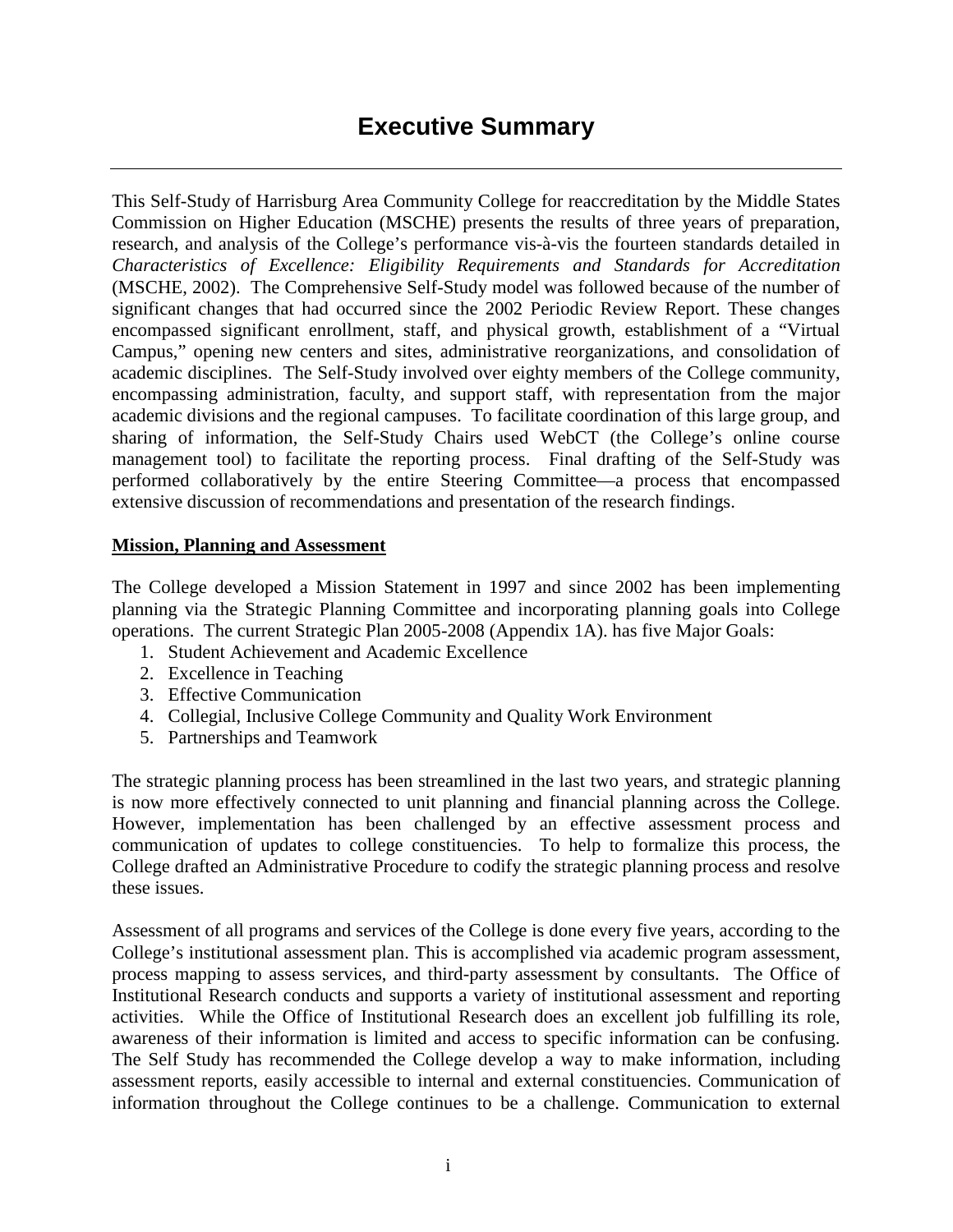constituencies is coordinated through the Office of Public Relations via public relations and marketing campaigns, the College web site (www.hacc.edu), and public access to the archives. Revision of the general protocol for public relations has been recommended along with a new procedure to make formal the scope of the College's Web site and procedures for posting information to the site.

## **Financial, Human, and Physical Resources**

Since the last *Self-Study Report* in 1996, enrollment growth in all areas has increased the financial resources at the college. While the College has a healthy reserve for future operations, the College's funding sources challenge financial planning because of uncertainties in enrollment projections and recent changes in the Commonwealth's funding formula. An inquiry into the budget planning process at the division and campus level indicated a clear link between financial planning and the college's institutional priorities. Assessing the financial planning effectiveness of revisions to the College Budget Advisory Committee structure (including the regional committees) has been recommended by this Self Study. Despite the financial health and success in planning, this Self Study recommends assessment and follow-up with cost allocation between campuses, academic program costing, non-credit education, full-time/part-time faculty ratios, and the administrative overhead rate.

In Human Resources, the College transitioned the hiring process to an online employment site that automated both the application process itself and the initial applicant review by search committees. While the process has the benefit of allowing access from any location, some problems have been revealed in screening applicants and tracking transcripts. Resolution of these problems is being pursued, and the Self Study recommends the process continue to be assessed based on feedback from applicants, hiring managers, and search committees. The Self Study also recommends assessment of the Halogen administrator, professional, and classified staff appraisal process and subsequent improvements to the process.

Physical facilities have been improved with the addition of buildings to the Harrisburg and Lancaster campuses, and the addition of leased space in Gettysburg and York. The Facilities Management Department has implemented continuous assessment and improvement processes at each campus. In addition, as a result of a recent comprehensive Facilities Master Plan, specific physical facilities priorities have been identified at each campus:

- **Harrisburg Campus:** The major challenge is balancing the academic and enrollment pressures on infrastructure with the resources and accessibility needed for updates and renovations, particularly for the McCormick Library and the science laboratories.
- **Lancaster Campus:** New buildings provide new classroom, office, and lab space; the only suggestion is to better fit class size to room size.
- **Lebanon Campus:** The Master Plan reconfigured various rooms to make more-efficient use of space, expand library capacity, improve security, and make classroom space a better fit with class size.
- **Gettysburg Campus:** Expansion in a leased facility poses challenges.
- **York Campus:** This facility currently offers ample parking and appropriate facilities for the courses and programs being offered; however, growth rates indicate the need for expansion plans soon.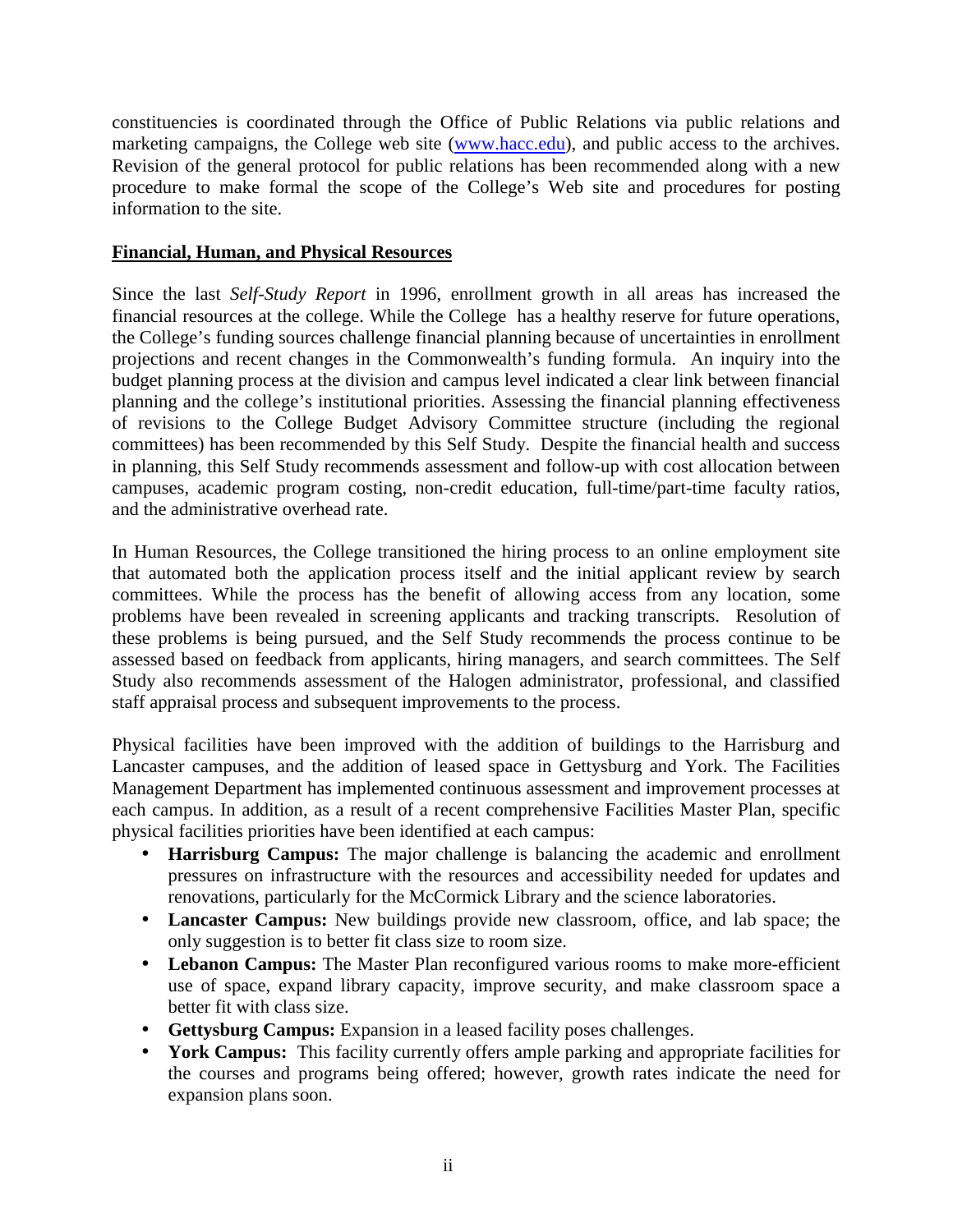Recommendations have been made by this Self Study to mitigate these issues.

#### **Governance and Administration**

This Self Study assessed College governance via a survey that measured involvement, effectiveness, representation, and need for change. While the various constituencies are aware of their governing bodies, participation in committees, councils, and other activities tends to be low. Exploring the feasibility of developing a governance organization for administrators and professionals was recommended because a majority of respondents believe one is needed. Regularly assessing the governing bodies and governance process was recommended because they are currently being assessed only on an informal, *ad hoc* basis.

Concern about governance effectiveness and equity were revealed by survey comments which indicated disconnects existing between shared governance and executive level administration. Improvements to the input, content, timing, and communications of executive level governance activities and decision have been recommended. For students, the College recently created a Student Government Association Executive Council to improve multi-campus representation; the effectiveness of this new structure will need to be assessed after it has been implemented.

Administratively, the college is organized into several key areas: Academic Affairs and Enrollment Management, Student Affairs and Enrollment Management, Regional Campuses, Finance and College Resources, and College and Community Development. College administration is constantly evolving; recent changes include improvement of the multi-campus administrative structure, creation of a Virtual Campus for distance education, and various departmental reorganizations and consolidations.

Complex administrative changes have recently been implemented via task forces with representatives from various College constituencies. However, communication of task force activities to the greater College community has been inconsistent, as revealed in the contrast between the published findings of the Multi-Campus Task Force and the delayed reporting of the results of the Virtual Campus Task Force. With the need for openness and communication being central to the College's administration and governance, the Self Study has recommended publication of task force membership, charges, and deliberations to the College community and provisions made for College-wide discussion of preliminary task force reports. Mixed opinions about multi-campus functionality and the need to improve regional campus representation were revealed in the Self Study; hence, assessment of the changes resulting from the Multi-Campus Task Force Report is recommended. The Virtual Campus was established to manage administration of the increasing number of online offerings. The Self Study recommends it be assessed in the next year because of its rapid growth and increasing complexity.

## **Services to Students**

The College has implemented a comprehensive approach to student recruitment, admissions, and retention via an Enrollment Management Plan. The College also has moved toward a "onecollege concept" in public relations materials to achieve a consistent branding of the College.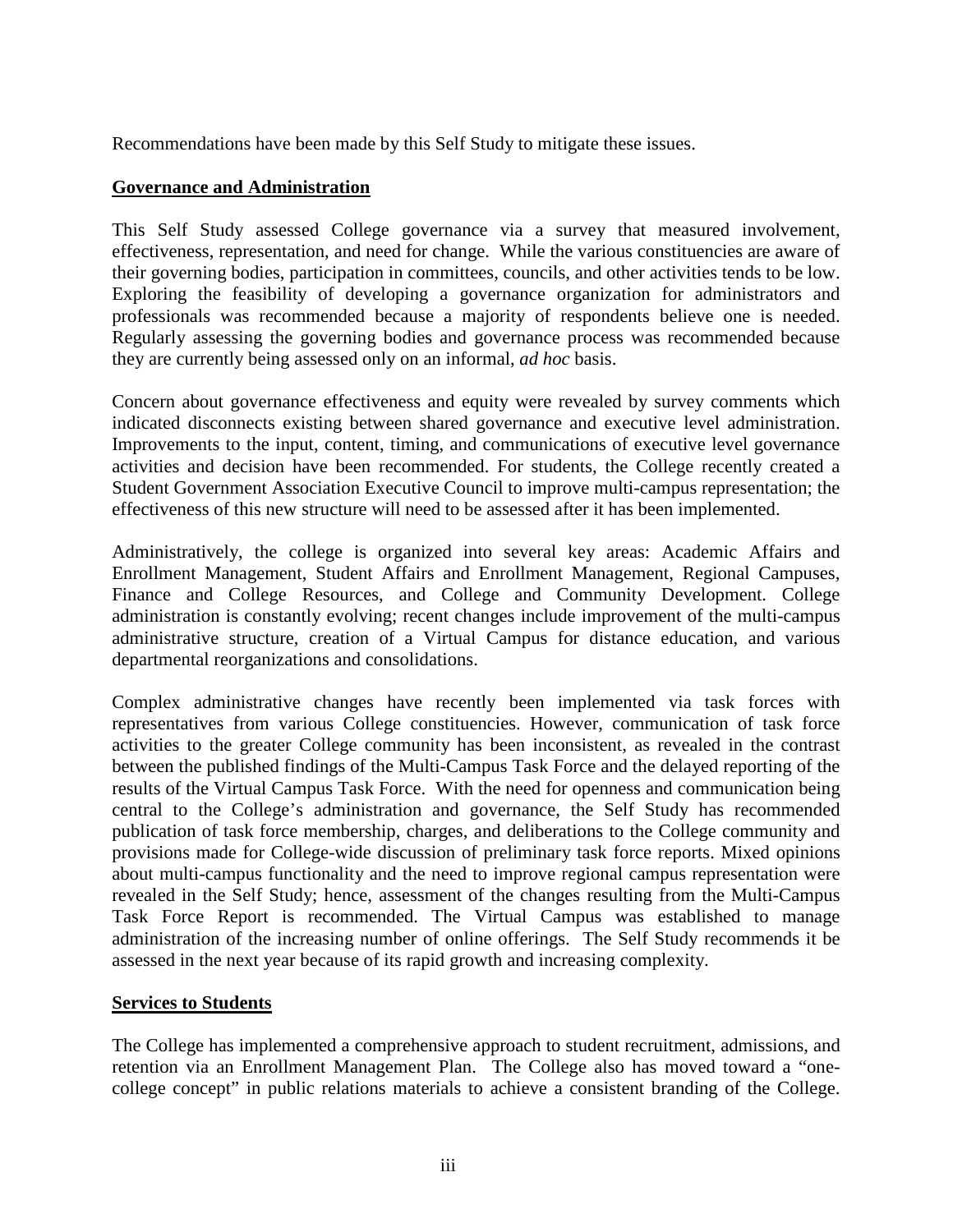Work in this area is still needed, however, so this Self Study recommends following through on completion of recruitment materials as well as changes in the catalog production.

Enrollment services have changed dramatically with the increase in federal and state reporting requirements and the increased use of technology. As a result, this Self Study recommends the College assess the effect of the changes on staffing levels and service to students in the areas of records, registration, and advising. An analysis of the advising and counseling areas revealed the need for more detailed assessment and improvements in several areas, including a comprehensive assessment of the counseling/advising system, secure email communication with students, and more effective ways of handling behavioral and crisis counseling.

Other student support services have recently been assessed with varying conclusions. The expansion of learning support services seems to serve students more effectively, and that will continue to be tracked. Child care services, however, are different from campus to campus, and the Childcare Task Force pointed to a number of concerns. These need to be considered as the College develops a clear and consistent framework for child care at all campuses. In Student Life, the biggest change has been the addition of athletics. As a result of a sports task force in 1999, the College now offers basketball, volleyball, tennis, soccer, and golf. Assessments to date have been positive; perhaps as a result of the retention efforts of the Athletic Director and the coaches, retention rates of student athletes have met or exceeded the college-wide rate.

### **Faculty and Educational Offerings**

Faculty are the heart of the institution as they develop and deliver the curriculum. Faculty are hired with appropriate credentials as determined by the discipline and evaluated annually by the division administrator (for full-time faculty) and the program or discipline coordinator (for adjunct faculty). Procedures for evaluating tenured and adjunct faculty are undergoing improvements to maintain faculty quality; however, further revision has been recommended because the current process relies solely on student evaluations and faculty self assessment. In addition, there is a need for specific, measurable criteria to assess faculty tenure eligibility and faculty performance, rather than just "excellence." While academic freedom for faculty is generally supported in the Faculty Organization Constitution and College Policy, concerns exist with balancing academic freedom on the one hand with necessary standard protocols to ensure quality and consistency as the college continues to expand. Faculty need to continue discussions on academic freedom and work to refine the college procedures in order to resolve this conflict.

Program curriculum design is led by faculty and involves a rigorous approval process by the College governance committees. The College's processes for developing and promoting new programs now include the newly developed Data-Driven Enrollment Management Committee. While this committee conceptually provides collaboration between faculty, Public Relations, and Student Affairs for marketing the College and recruiting and retaining students, the Self Study has recommended defining the composition, purpose, and procedures for the Committee as well as the types of data used in light of the institution's mission.

A key component of the curriculum is the general education requirement. These core requirements are designed to build scientific reasoning skills, numerical data skills, an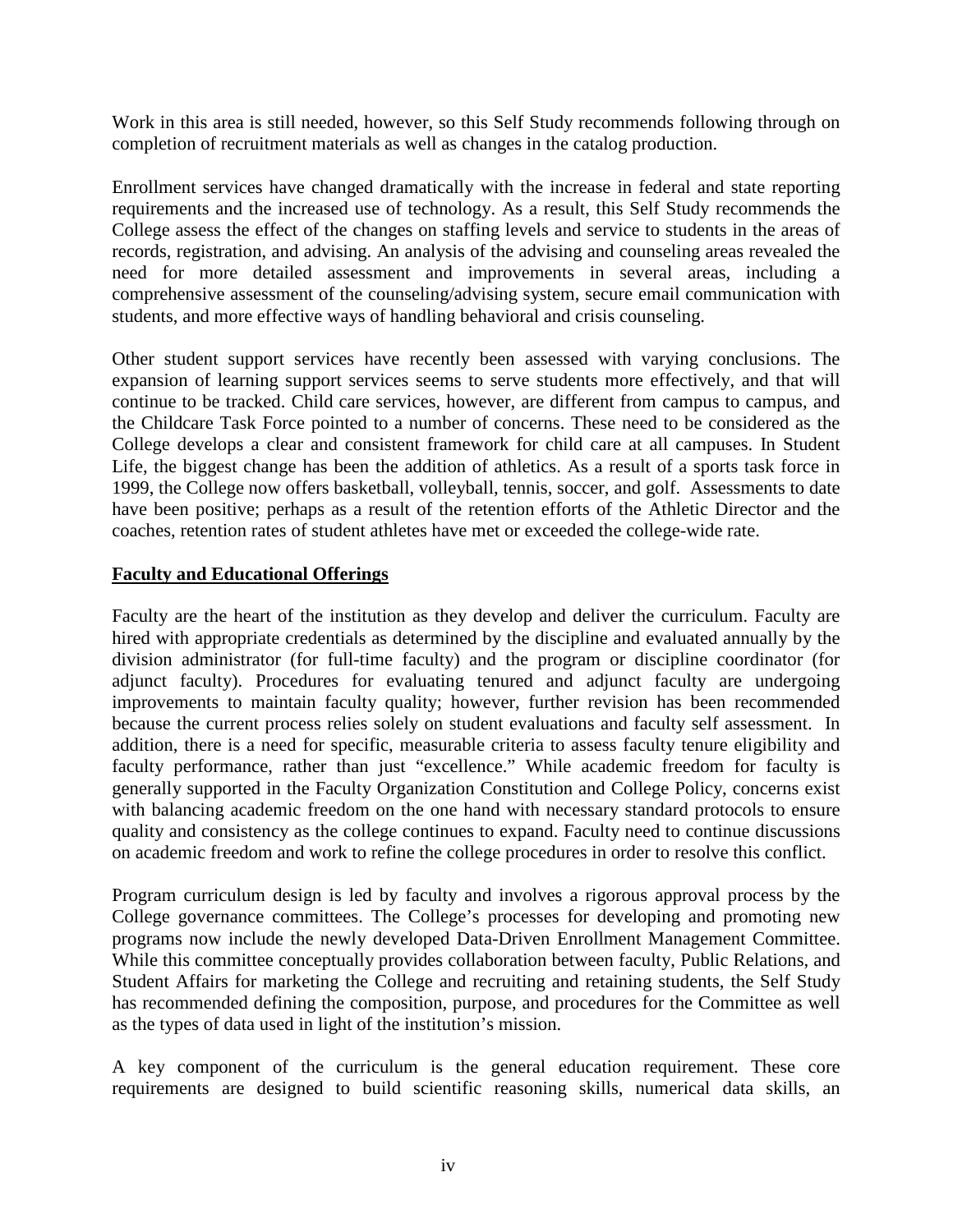appreciation of arts and culture, and an understanding of society and politics. Assessment of the general education requirements has lagged behind program assessments. Cumulative learning outcomes for general education have not been assessed and student learning outcomes for general education have only recently been developed. In addition, diversity, technology literacy, and information literacy components needed to be developed to ensure College graduates are equipped with the skills and knowledge to be lifelong learners, successful in future academic work, competitive in the job market, and productive members of the community. A faculty committee developed a new Administrative Procedure which outlines the purpose of general education, establishes learning outcomes, defines the criteria for qualifying a course as a "Core" course, and delineates the process for making changes to the general education requirements. As executing this new Administrative Procedure will be challenging, this Self Study recommends an expedient implementation and assessment of the new general education requirements.

In addition to on-campus credit program offerings, the College offers a number of related educational activities. For example, the College offers a progression of developmental courses for students needing further academic preparation in reading, writing, and mathematics to be successful at the college-level. Changes have been made recently in placement procedures and advising support for developmental students, and the Self-Study recommends the College continue to examine, assess, and enhance services to identify and retain developmental learners. Because studies on the effectiveness of developmental education ultimately impact numerous courses and programs, the College also needs to better coordinate efforts between the Adult Basic Education and Developmental Studies Division and the divisions housing the developmental English and Math courses.

College in the High School (CHS) involves teaching college classes in a high school setting, using qualified high-school instructors as college-approved adjunct faculty. While procedures have been implemented to ensure consistency of educational standards for all courses, results of assessments to date show that high school students have earned grades that are significantly higher than the equivalent on-campus courses, prompting the need to review liaison reports carefully to ensure that college-level standards are maintained.

The growth of the online course offerings led the College to create the Virtual Campus after an extensive planning process. This growth, however, has led to questions about communication in planning course offerings, faculty and cost sharing, and evaluation of faculty, which the College is working to address. Hence, the College needs to assess the nature of the educational experience and quality of teaching and learning in the Virtual Campus to ensure that it meets institution-wide standards for quality, rigor, and educational effectiveness.

#### **Assessing Student Learning**

Assessment of student learning has begun since the last Self-Study report and consists of a program review process and individual course assessment. The program assessment process works well. Course assessment, on the other hand, is still being developed and is not implemented consistently across disciplines and campuses.